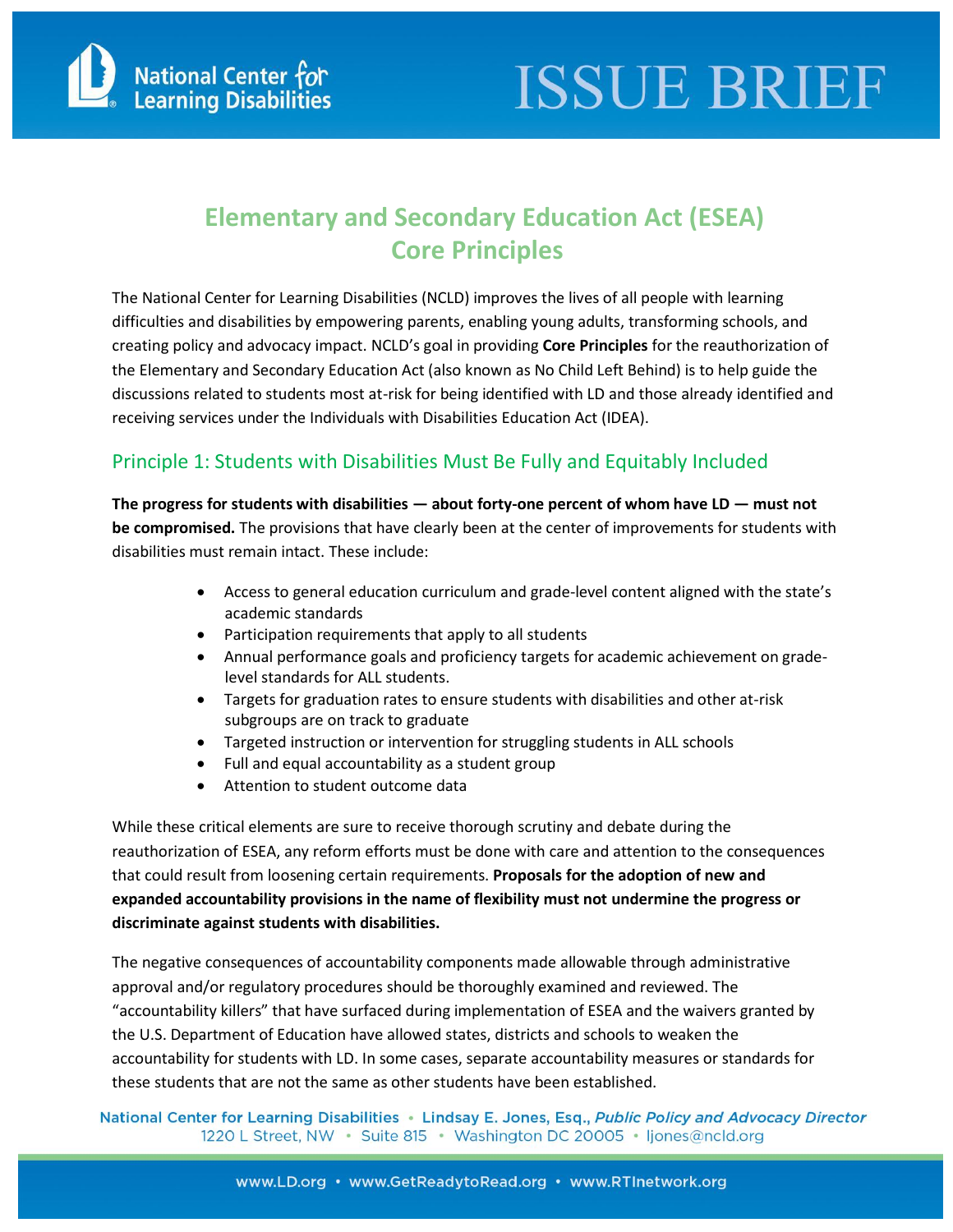The policies that continue to threaten the future academic progress of students with LD are:

- Alternate assessment on modified achievement standards (AA-MAS)
- Assessment accommodations policies and allowing assessment participation rates to slip so students are not included in standardized testing
- Allow for different annual [measurable](http://www.ncld.org/disability-advocacy/where-we-stand-policies/accountability) objectives for different subgroups (so, students with disabilities can have different/lower targets compared to their white, black, Hispanic, poor peers)
- Confidence intervals
- Requiring intervention in only the bottom 10-15% of schools which leaves 85% of schools without resources; and students are left to flounder.
- Counting performance of students who have exited special education eligibility

While each of these provisions is of concern, the first two are paramount. The current ESEA inadequately addresses the pressing need for accessible assessment systems that reach the broadest range of learners through universal design (UD). Assessments that are based on UD allow most learners to access the material and demonstrate their knowledge. A UD approach may eliminate the need for many test accommodations required in traditional testing situations.

Eligibility for special education must not be viewed as a reason to deny students with disabilities access to the same benefits of school accountability systems enjoyed by other students. Rather, special education must be viewed as a set of individualized supplemental services and specially designed instruction that ensures eligible students are provided access to the general curriculum so that they have an equal opportunity to meet the same educational standards that apply to all students.

Accountability for the academic achievement and outcomes of students receiving special education should remain squarely within the nation's main education law. In fact, the U.S. Department of Education articulated this expectation upon release of the final federal regulations governing IDEA in 2006 when it stated that "Accelerated growth toward, and mastery of State-approved grade-level standards are goals of special education." (71 Fed. Reg. 46,653)

#### Principle 2: All Students with Learning Disabilities Must stay on Track to Graduate with a Regular High School Diploma

**An improved ESEA must include stronger graduation components, including a focus on those groups of students that need substantial improvement, such as students with disabilities.** The too high dropout rate of students with disabilities must become part of the larger conversation about our national dropout crisis. While the dropout rate has improved for students with learning disabilities, these students remain at significant risk of not graduating with a regular diploma. The vast majority of students with learning disabilities (88%) expect to graduate with a regular high school diploma; and, a high school diploma is essential for success in our global economy. Therefore, graduation with a regular diploma must be the goal for all students—not just those who are easiest to teach.

National Center for Learning Disabilities • Lindsay E. Jones, Esq., Public Policy and Advocacy Director 1220 L Street, NW · Suite 815 · Washington DC 20005 · Ijones@ncld.org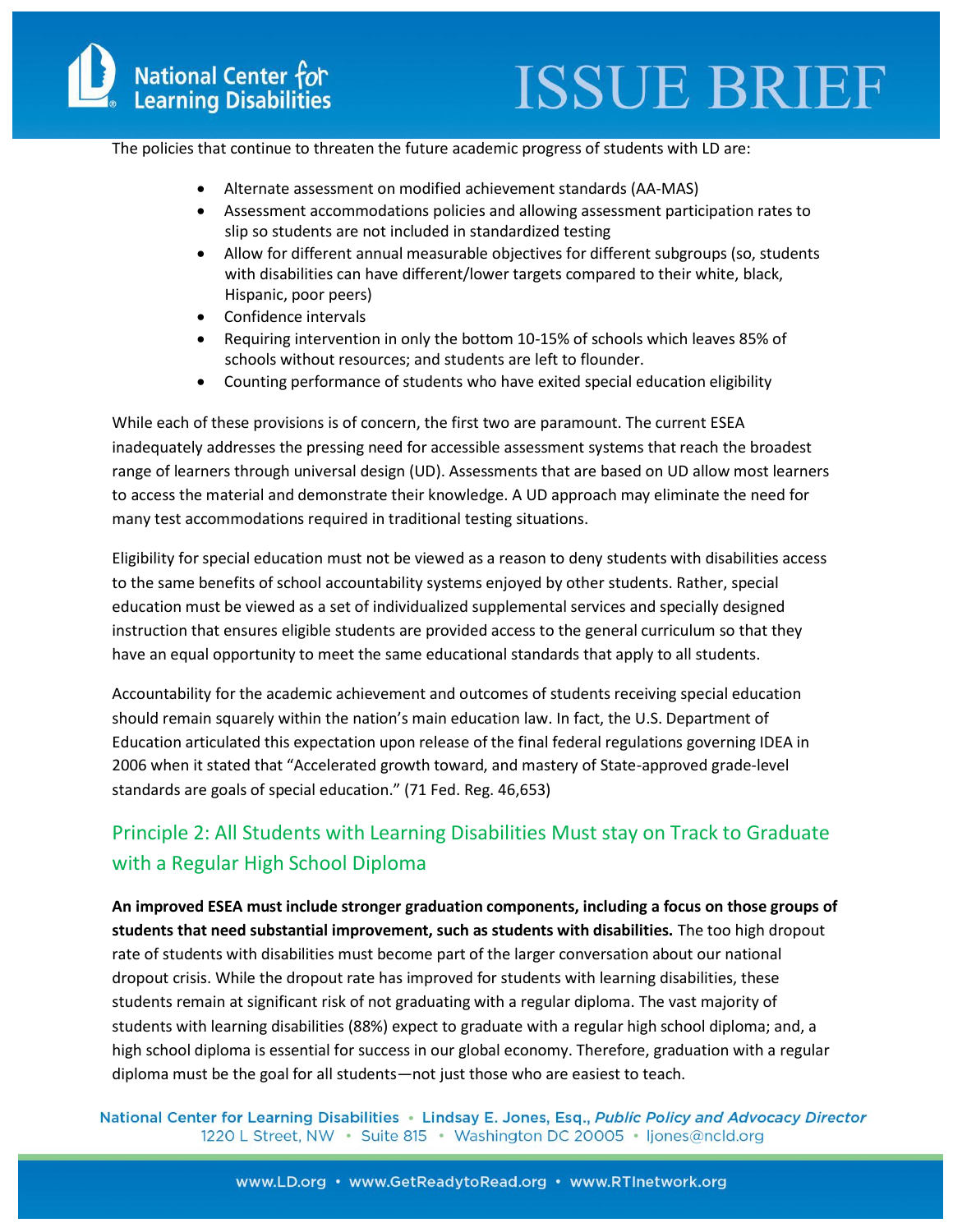#### **Recommendations**:

In order to increase graduation for students with learning disabilities, NCLD recommends:

- Eliminate policies that take students off track early from a regular high school diploma
- Require states to establish aggressive graduation rate goals and growth targets for all high schools
- Maintain and improve the current requirement to use the Four-Year Adjusted Cohort Graduation Rate (ACGR) for reporting and accountability at the school, district, state, and federal levels for all groups of students as required under the 2008 graduation rate regulation
- Require states to report a uniform graduation rate-disaggregated by subgroups- at the school, district, and state levels
- States should be required to implement evidence-based early warning systems in all high schools that have significant graduation gaps between all students, and students with disabilities
- States with multiple diploma options and low graduation rates of students with disabilities and/or significant graduation rate gaps for these students should closely examine the impact of multiple diploma options, graduation requirements, and exit exam policies.

The goal of "college and career-ready" students will only be realized by improving school completion through earning a regular school diploma. Students with disabilities must have full and equal opportunity to benefit from graduation provisions. As with academic achievement, special education services must be viewed as mechanisms that support and lead to school completion. For more information on students with LD and high school graduation, see NCLD's recently released report: *Diplomas at Risk: A Critical Looks at the Graduation Rate of Students with Learning Disabilities* at [http://www.ncld.org/reports-and-studies/diplomas-at-risk-a-critical-look-at-the-high-school-graduation-rate/.](http://www.ld.org/DiplomaReport)

#### Principle 3: Increase Access to Early Intervention & Effective Instructional Practice

Opportunities to improve early literacy instruction and critical interventions must be expanded and infused into ESEA. We know that identifying struggling learners as early as pre-school has a direct impact on future opportunities. Because most students identified with learning disabilities have their primary deficit in the area of reading, including a strong literacy component as part of ESEA and supporting professional development for teachers (e.g., the LEARN Act as recently introduced in the Senate) will help ensure training and funding for statewide literacy planning and instruction. As evidence shows, early recognition of learning problems combined with timely, effective intervening services are critical components of any successful early childhood program.

School improvement and reform provisions must require the adoption and valid use of proven schoolwide educational strategies. **By including a 'multi-tier system of supports' (MTSS) — which allows for programs such as Response to Intervention, Positive Behavior Support and other research-based instruction and intervention systems — we can prevent academic failure, increase academic achievement and reduce the number of students mistakenly identified as needing special education.**

National Center for Learning Disabilities • Lindsay E. Jones, Esq., Public Policy and Advocacy Director 1220 L Street, NW · Suite 815 · Washington DC 20005 · Ijones@ncld.org